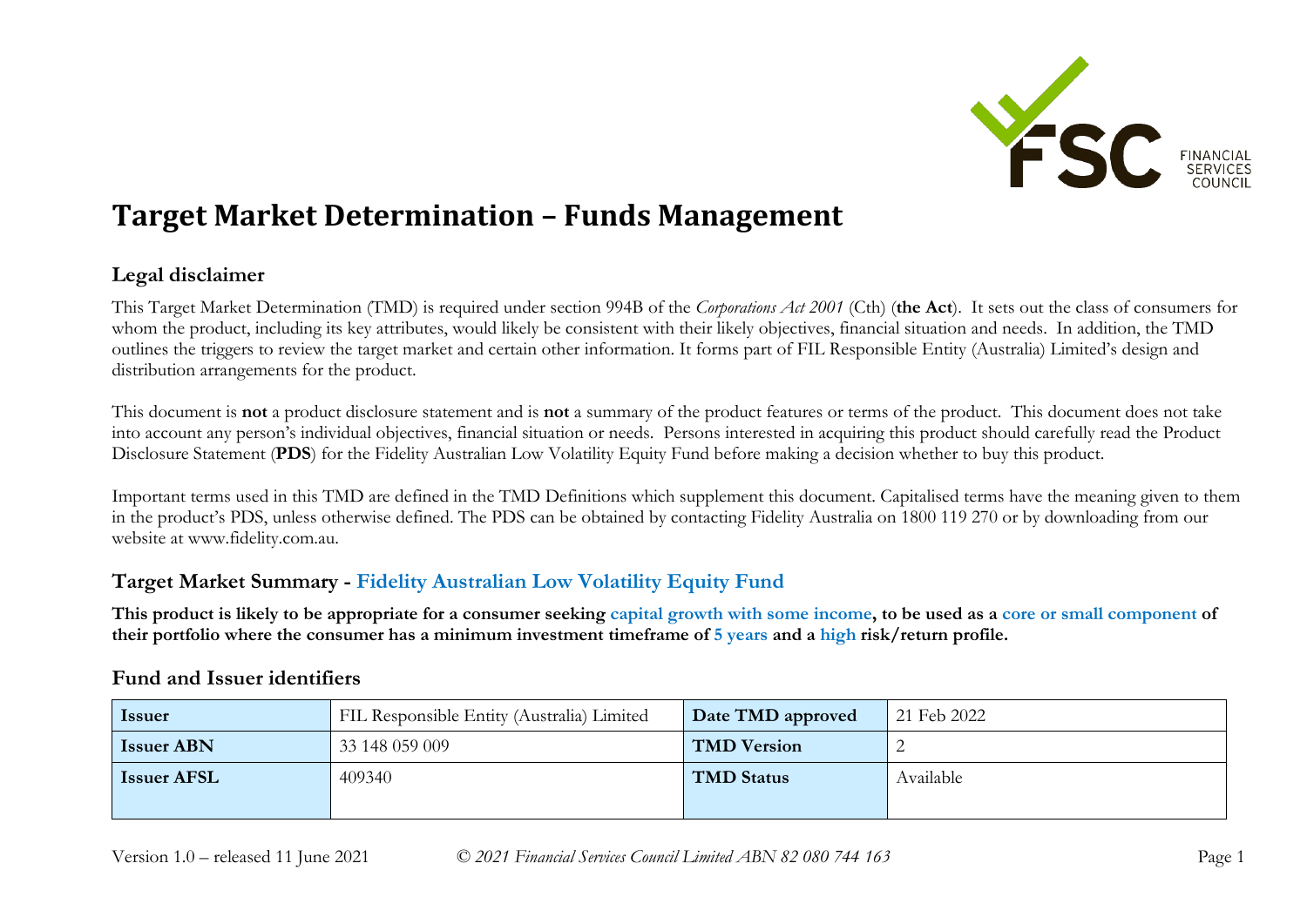| Fund                          | Fidelity Australian Low Volatility Equity Fund |
|-------------------------------|------------------------------------------------|
| <b>ARSN</b>                   | 651 643 104                                    |
| <b>APIR Code</b>              | <b>FID1437AU</b>                               |
| <b>ISIN Code</b>              | AU60FID14376                                   |
| <b>Market Identifier Code</b> | N/A                                            |
| <b>Product Exchange code</b>  | N/A                                            |

# **Description of Target Market**

This part is required under section 994B(5)(b) of the Act.

## **TMD indicator key**

The Consumer Attributes for which the product is likely to be appropriate have been assessed using a red/amber/green rating methodology with appropriate colour coding:



#### **Instructions**

In the tables below, Column 1, Consumer Attributes, indicates a description of the likely objectives, financial situation and needs of the class of consumers that are considering this product. Column 2, TMD indicator, indicates whether a consumer meeting the attribute in column 1 is likely to be in the target market for this product.

Generally, a consumer is unlikely to be in the target market for the product if:

- **one or more** of their Consumer Attributes correspond to a **red** rating, or
- **three or more** of their Consumer Attributes correspond to an **amber** rating.

### **Investment products and diversification**

A consumer (or class of consumer) may intend to hold a product as part of a diversified portfolio (typically with an intended product use of *satellite/small allocation* or *core component*). In such circumstances, the product should be assessed against the consumer's attributes for the relevant portion of the portfolio, rather than the consumer's portfolio as a whole. For example, a consumer may seek to construct a conservative portfolio with a satellite/small allocation to growth assets. In this case, it may be likely that a product with a *High* or *Very High* risk/return profile is consistent with the consumer's objectives for that allocation notwithstanding that the risk/return profile of the consumer as a whole is *Low* or *Medium*. In making this assessment, distributors should consider all features of a product (including its key attributes).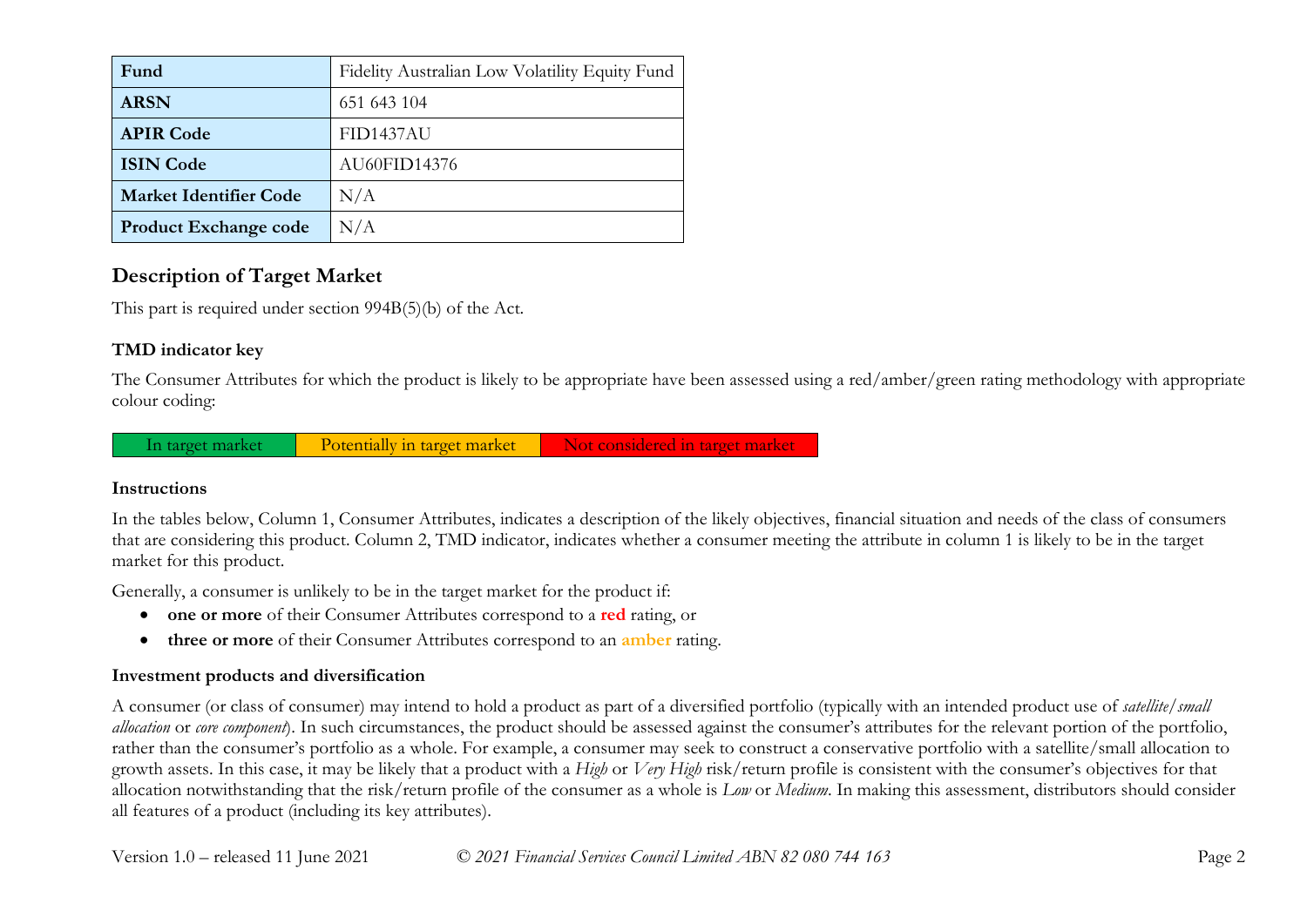| <b>Consumer attributes</b>                                | <b>TMD</b> Indicator | Product description including key attributes                                                                                                                               |  |
|-----------------------------------------------------------|----------------------|----------------------------------------------------------------------------------------------------------------------------------------------------------------------------|--|
| Consumer's investment objective                           |                      |                                                                                                                                                                            |  |
| Capital Growth                                            |                      | The Fund aims to achieve returns in line with the S&P/ASX 300 Accumulation Index, but                                                                                      |  |
| Capital Preservation                                      |                      | with absolute volatility that is typically at least 20% lower than the S&P/ASX 300<br>Accumulation Index, over the medium to long term. Volatility is measured by standard |  |
| Capital Guaranteed                                        |                      | deviation of returns.                                                                                                                                                      |  |
| <b>Income Distribution</b>                                |                      |                                                                                                                                                                            |  |
| Consumer's intended product use (% of Investable Assets)  |                      |                                                                                                                                                                            |  |
| Solution/Standalone (75-100%)                             |                      | The Fund is comprised of 90-100% Australian listed securities and 0-10% cash. The Fund                                                                                     |  |
| Core Component (25-75%)                                   |                      | has Medium portfolio diversification.                                                                                                                                      |  |
| Satellite/small allocation (<25%)                         |                      |                                                                                                                                                                            |  |
| Consumer's investment timeframe                           |                      |                                                                                                                                                                            |  |
| Short ( $\leq$ 2 years)                                   |                      | The minimum suggested timeframe for holding investments in the Fund is 5 years.                                                                                            |  |
| Medium $(> 2$ years)                                      |                      |                                                                                                                                                                            |  |
| Long ( $> 8$ years)                                       |                      |                                                                                                                                                                            |  |
| Consumer's Risk (ability to bear loss) and Return profile |                      |                                                                                                                                                                            |  |
| Low                                                       |                      | The Fund has a risk band of 6 (High).                                                                                                                                      |  |
| Medium                                                    |                      |                                                                                                                                                                            |  |
| High                                                      |                      |                                                                                                                                                                            |  |
| Very High                                                 |                      |                                                                                                                                                                            |  |
| Consumer's need to withdraw money                         |                      |                                                                                                                                                                            |  |
| Daily                                                     |                      | Investors will normally be able to redeem from the Fund on any Business Day, being a                                                                                       |  |
| Weekly                                                    |                      | day when banks are open for business in Sydney except for Saturdays or Sundays.                                                                                            |  |
| Monthly                                                   |                      |                                                                                                                                                                            |  |
| Quarterly                                                 |                      |                                                                                                                                                                            |  |
| Annually or longer                                        |                      |                                                                                                                                                                            |  |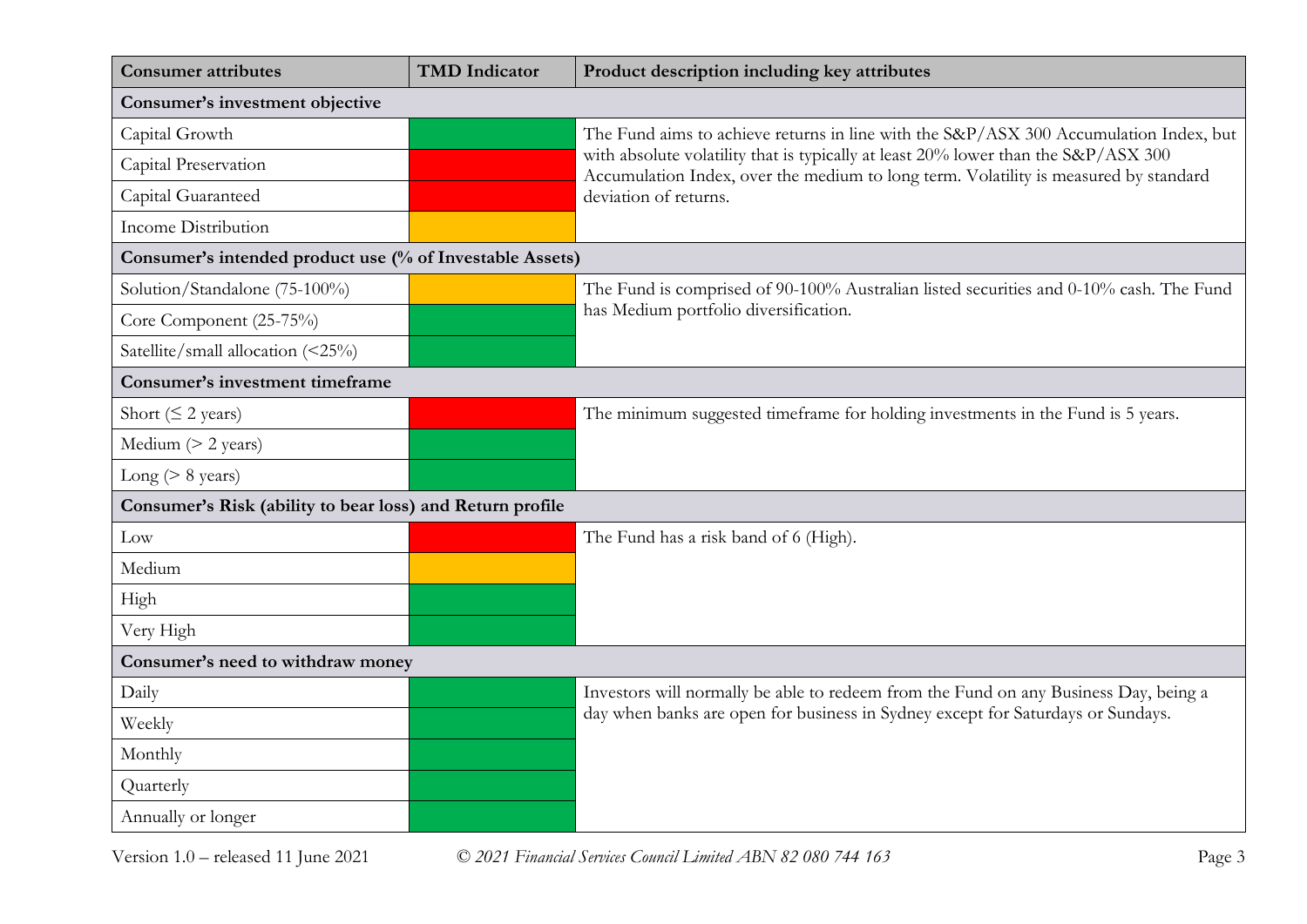## **Appropriateness**

Note: This section is required under RG 274.64–66.

FIL Responsible Entity (Australia) Limited has assessed the product and formed the view that the product, including its key attributes, is likely to be consistent with the likely objectives, financial situation and needs of consumers in the target market as described above, as the features of this product in Column 3 of the table above are likely to be suitable for consumers with the attributes identified with a green TMD Indicator in Column 2.

## **Distribution conditions/restrictions**

This part is required under section 994B(5)(c) of the Act.

| <b>Distribution Condition</b>         | <b>Distribution Condition Rationale</b> |
|---------------------------------------|-----------------------------------------|
| There are no distribution conditions. | Not applicable.                         |

| <b>Review triggers</b>                                                                                                                          |  |
|-------------------------------------------------------------------------------------------------------------------------------------------------|--|
| This part is required under section $994B(5)(d)$ of the Act.                                                                                    |  |
| Material change to key attributes, fund investment objective and/or fees.                                                                       |  |
| Material deviation from benchmark / objective over sustained period.                                                                            |  |
| Key attributes have not performed as disclosed by a material degree and for a material period.                                                  |  |
| Determination by the issuer of an ASIC reportable Significant Dealing.                                                                          |  |
| Material or unexpectedly high number of complaints (as defined in section 994A(1) of the Act) about the product or distribution of the product. |  |
| The use of Product Intervention Powers, regulator orders or directions that affects the product.                                                |  |

| <b>Mandatory review periods</b><br>This part is required under section 994B(5)(e) and (f) of the Act. |                           |  |
|-------------------------------------------------------------------------------------------------------|---------------------------|--|
| <b>Review period</b>                                                                                  | Maximum period for review |  |
| Initial review                                                                                        | year and 3 months         |  |
| Subsequent review                                                                                     | 3 years and 3 months      |  |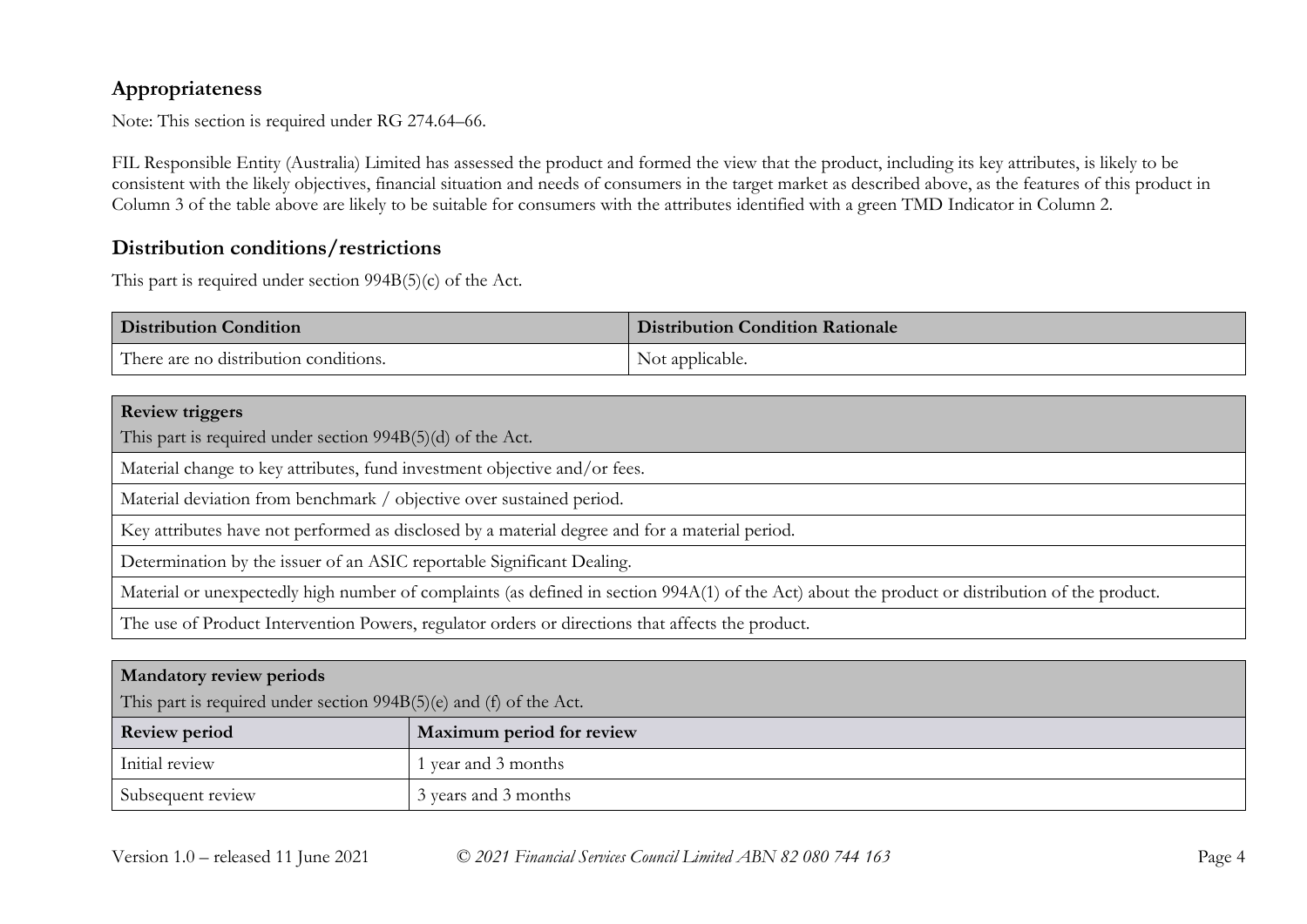| Distributor reporting requirements                                                                                                                                                                                        |                                                                                                                             |                        |
|---------------------------------------------------------------------------------------------------------------------------------------------------------------------------------------------------------------------------|-----------------------------------------------------------------------------------------------------------------------------|------------------------|
| This part is required under section $994B(5)(g)$ and (h) of the Act.<br>Which distributors this<br><b>Reporting requirement</b><br><b>Reporting period</b>                                                                |                                                                                                                             |                        |
|                                                                                                                                                                                                                           |                                                                                                                             | requirement applies to |
| Complaints (as defined in section 994A(1) of the Act) relating<br>to the product, its availability and its distribution. The<br>distributor should provide all the content of the complaint,<br>having regard to privacy. | Quarterly, within 10 business days following end of<br>calendar quarter.                                                    | All distributors       |
| Significant dealing outside of target market, under s994F(6) of<br>the Act.<br>See Definitions for further detail.                                                                                                        | As soon as practicable but no later than 10 business days<br>after distributor becomes aware of the significant<br>dealing. | All distributors       |
| To the extent a distributor is aware, dealings outside the target<br>market, including reason why acquisition is outside of target<br>market, and whether acquisition occurred under personal<br>advice.                  | Within 10 business days following the end of the<br>calendar quarter.                                                       | All distributors       |

If practicable, distributors should adopt the FSC data standards for reports to the issuer. Distributors should report to FIL Responsible Entity (Australia) Limited via the IRESS blockchain solution. Where this is not possible, FIL Responsible Entity (Australia) Limited will require reporting to be emailed directly to auclientservices@fil.com or alternatively via another agreed method.

This document is issued by FIL Responsible Entity (Australia) Limited ABN 33 148 059 009, AFSL No. 409340 (Fidelity Australia). Fidelity Australia is a member of the FIL Limited group of companies commonly known as Fidelity International. Prior to making an investment decision, retail investors should seek advice from their financial adviser. This document has been prepared without taking into account your objectives, financial situation or needs. You should consider these matters before acting on the information. You also should consider the Product Disclosure Statements (PDS) for respective Fidelity products before making a decision whether to acquire or hold the product. The relevant PDS can be obtained by contacting Fidelity Australia on 1800 119 270 or by downloading from our website at www.fidelity.com.au. This document is intended as general information only. The document may not be reproduced or transmitted without prior written permission of Fidelity Australia. The issuer of Fidelity's managed investment schemes is FIL Responsible Entity (Australia) Limited ABN 33 148 059 009. Details about Fidelity Australia's provision of financial services to retail clients are set out in our Financial Services Guide, a copy of which can be downloaded from our website at www.fidelity.com.au. ©2021 FIL Responsible Entity (Australia) Limited. Fidelity, Fidelity International and the Fidelity International logo and F symbol are trademarks of FIL Limited.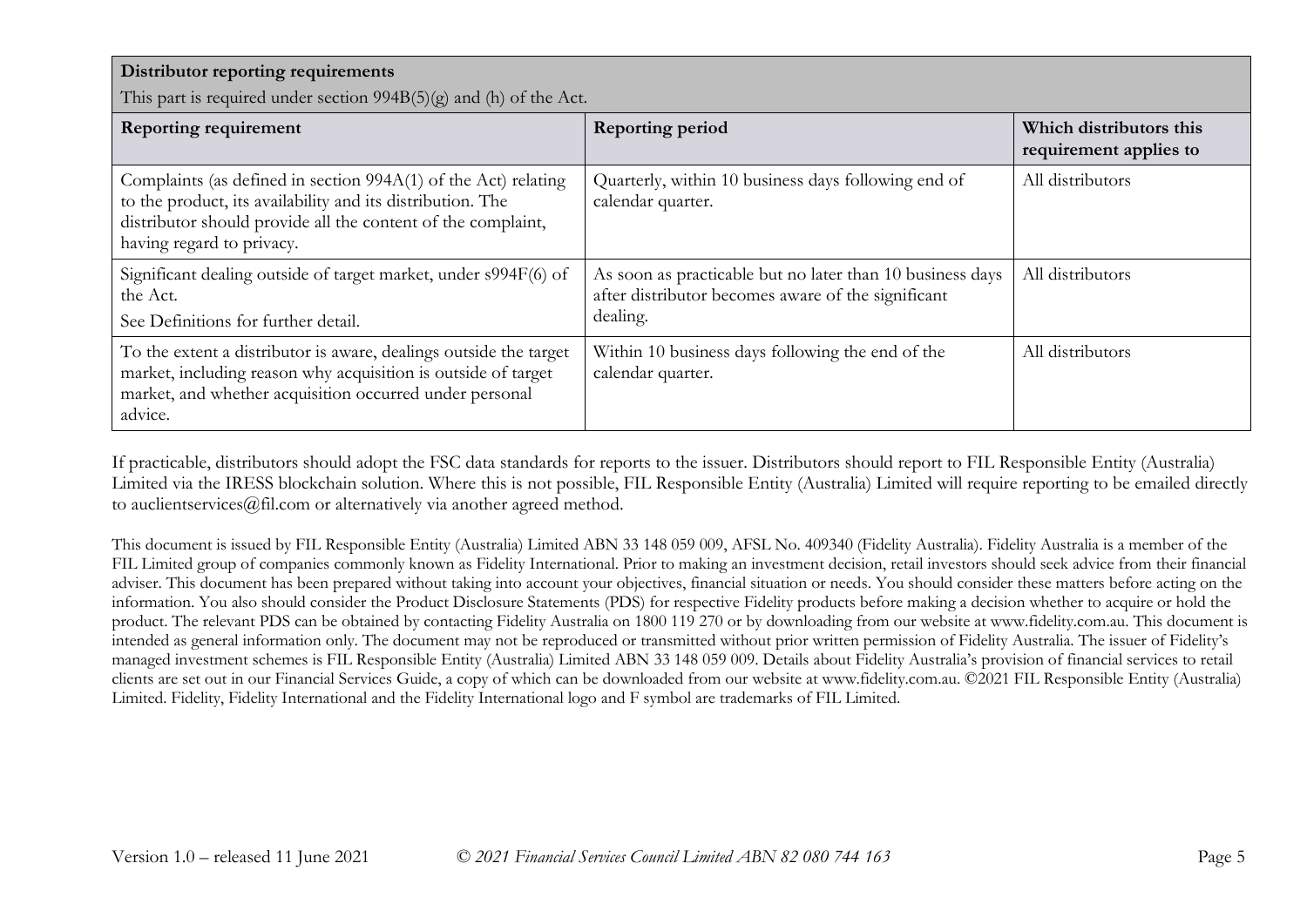# **Definitions**

| Term                                                                                                            | Definition                                                                                                                                                                                                                                                                                                                                      |  |
|-----------------------------------------------------------------------------------------------------------------|-------------------------------------------------------------------------------------------------------------------------------------------------------------------------------------------------------------------------------------------------------------------------------------------------------------------------------------------------|--|
| Consumer's investment objective                                                                                 |                                                                                                                                                                                                                                                                                                                                                 |  |
| Capital Growth                                                                                                  | The consumer seeks to invest in a product designed to generate capital return. The consumer prefers exposure to<br>growth assets (such as shares or property) or otherwise seeks an investment return above the current inflation rate.                                                                                                         |  |
| Capital Preservation                                                                                            | The consumer seeks to invest in a product to reduce volatility and minimise loss in a market down-turn. The<br>consumer prefers exposure to defensive assets (such as cash or fixed income securities) that are generally lower in<br>risk and less volatile than growth investments.                                                           |  |
| Capital Guaranteed                                                                                              | The consumer seeks a guarantee or protection against capital loss whilst still seeking the potential for capital growth<br>(typically gained through a derivative arrangement). The consumer would likely understand the complexities,<br>conditions and risks that are associated with such products.                                          |  |
| Income Distribution                                                                                             | The consumer seeks to invest in a product designed to distribute regular and/or tax-effective income. The consumer<br>prefers exposure to income-generating assets (typically, high dividend-yielding equities, fixed income securities and<br>money market instruments).                                                                       |  |
| Consumer's intended product use (% of Investable Assets)                                                        |                                                                                                                                                                                                                                                                                                                                                 |  |
| Solution/Standalone (75-100%)                                                                                   | The consumer intends to hold the investment as either a part or the majority (up to 100%) of their total <i>investable</i><br>assets (see definition below). The consumer typically prefers exposure to a product with at least High portfolio<br>diversification (see definitions below).                                                      |  |
| Core Component (25-75%)                                                                                         | The consumer intends to hold the investment as a major component, up to 75%, of their total <i>investable assets</i> (see<br>definition below). The consumer typically prefers exposure to a product with at least Medium portfolio diversification<br>(see definitions below).                                                                 |  |
| Satellite $(\leq 25\%)$                                                                                         | The consumer intends to hold the investment as a smaller part of their total portfolio, as an indication it would be<br>suitable for up to 25% of the total <i>investable assets</i> (see definition below). The consumer is likely to be comfortable<br>with exposure to a product with Low portfolio diversification (see definitions below). |  |
| <b>Investable Assets</b>                                                                                        | Those assets that the investor has available for investment, excluding the residential home.                                                                                                                                                                                                                                                    |  |
| Portfolio diversification (for completing the key product attribute section of consumer's intended product use) |                                                                                                                                                                                                                                                                                                                                                 |  |
| Low                                                                                                             | Single asset class, single country, low or moderate holdings of securities - e.g. high conviction Aussie equities.                                                                                                                                                                                                                              |  |
| Medium                                                                                                          | 1-2 asset classes, single country, broad exposure within asset class, e.g. Aussie equities "All Ords".                                                                                                                                                                                                                                          |  |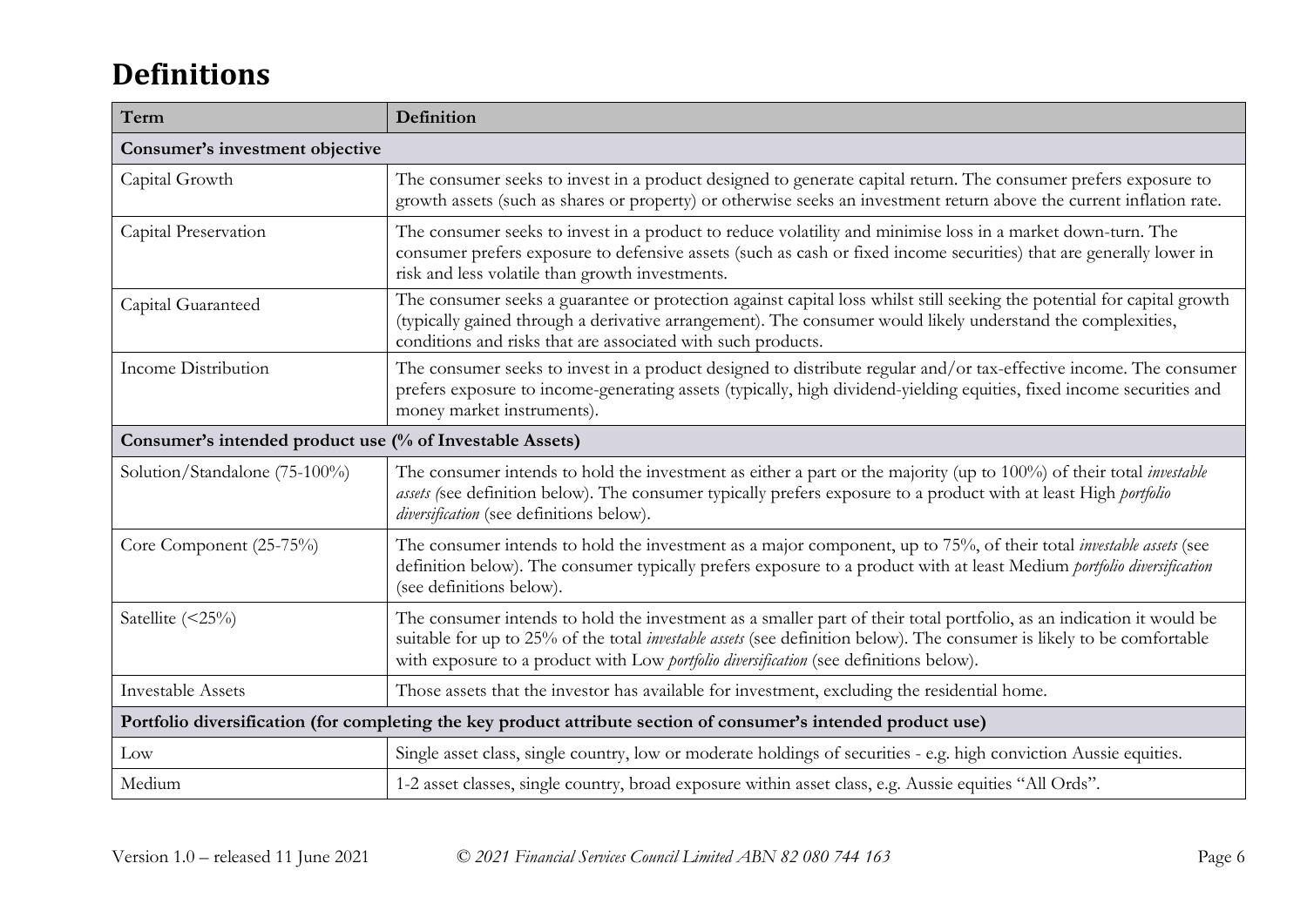| Term                                     | Definition                                                                                                                                                                           |  |
|------------------------------------------|--------------------------------------------------------------------------------------------------------------------------------------------------------------------------------------|--|
| High                                     | Highly diversified across either asset classes, countries or investment managers, e.g. Australian multi-manager<br>balanced fund or global multi-asset product (or global equities). |  |
| Consumer's intended investment timeframe |                                                                                                                                                                                      |  |
| Short ( $\leq$ 2 years)                  | The consumer has a short investment timeframe and may wish to redeem within two years.                                                                                               |  |
| Medium $(> 2$ years)                     | The consumer has a medium investment timeframe and is unlikely to redeem within two years.                                                                                           |  |
| Long ( $> 8$ years)                      | The consumer has a long investment timeframe and is unlikely to redeem within eight years.                                                                                           |  |

#### **Consumer's risk (ability to bear loss) and return profile**

Issuers should undertake a comprehensive risk assessment for each product. The FSC recommends adoption of the Standard Risk Measure (SRM) to calculate the likely number of negative annual returns over a 20 year period, using the guidance and methodology outlined in the *Standard Risk Measure* [Guidance Paper For Trustees](https://protect-eu.mimecast.com/s/pqPaCwVNmtGRQpvMFVpVgu?domain=urldefense.com). SRM is not a complete assessment of risk and potential loss. For example, it does not detail important issues such as the potential size of a negative return or that a positive return could still be less than a consumer requires to meet their investment objectives/needs. Issuers may wish to supplement the SRM methodology by also considering other risk factors. For example, some products may use leverage, derivatives or short selling, may have liquidity or withdrawal limitations, or otherwise may have a complex structure or increased investment risks, which should be documented together with the SRM to substantiate the product risk rating.

A consumer's desired product return profile would generally take into account the impact of fees, costs and taxes.

| prome would generally take med account the impact of feet, costs and takes.                                                                                                                                                                                                      |
|----------------------------------------------------------------------------------------------------------------------------------------------------------------------------------------------------------------------------------------------------------------------------------|
| The consumer is conservative or low risk in nature, seeks to minimise potential losses (e.g. has the ability to bear up<br>to 1 negative return over a 20 year period (SRM 1 to 2)) and is comfortable with a low target return profile.                                         |
| Consumer typically prefers defensive assets such as cash and fixed income.                                                                                                                                                                                                       |
| The consumer is moderate or medium risk in nature, seeking to minimise potential losses (e.g. has the ability to bear<br>up to 4 negative returns over a 20 year period (SRM 3 to 5)) and comfortable with a moderate target return profile.                                     |
| Consumer typically prefers a balance of growth assets such as shares, property and alternative assets and defensive<br>assets such as cash and fixed income.                                                                                                                     |
| The consumer is higher risk in nature and can accept higher potential losses (e.g. has the ability to bear up to 6<br>negative returns over a 20 year period (SRM 6)) in order to target a higher target return profile.                                                         |
| Consumer typically prefers predominantly growth assets such as shares, property and alternative assets with only a<br>smaller or moderate holding in defensive assets such as cash and fixed income.                                                                             |
| The consumer has a more aggressive or very high risk appetite, seeks to maximise returns and can accept higher<br>potential losses (e.g. has the ability to bear 6 or more negative returns over a 20 year period (SRM 7) and possibly<br>other risk factors, such as leverage). |
| Consumer typically prefers growth assets such as shares, property and alternative assets.                                                                                                                                                                                        |
|                                                                                                                                                                                                                                                                                  |